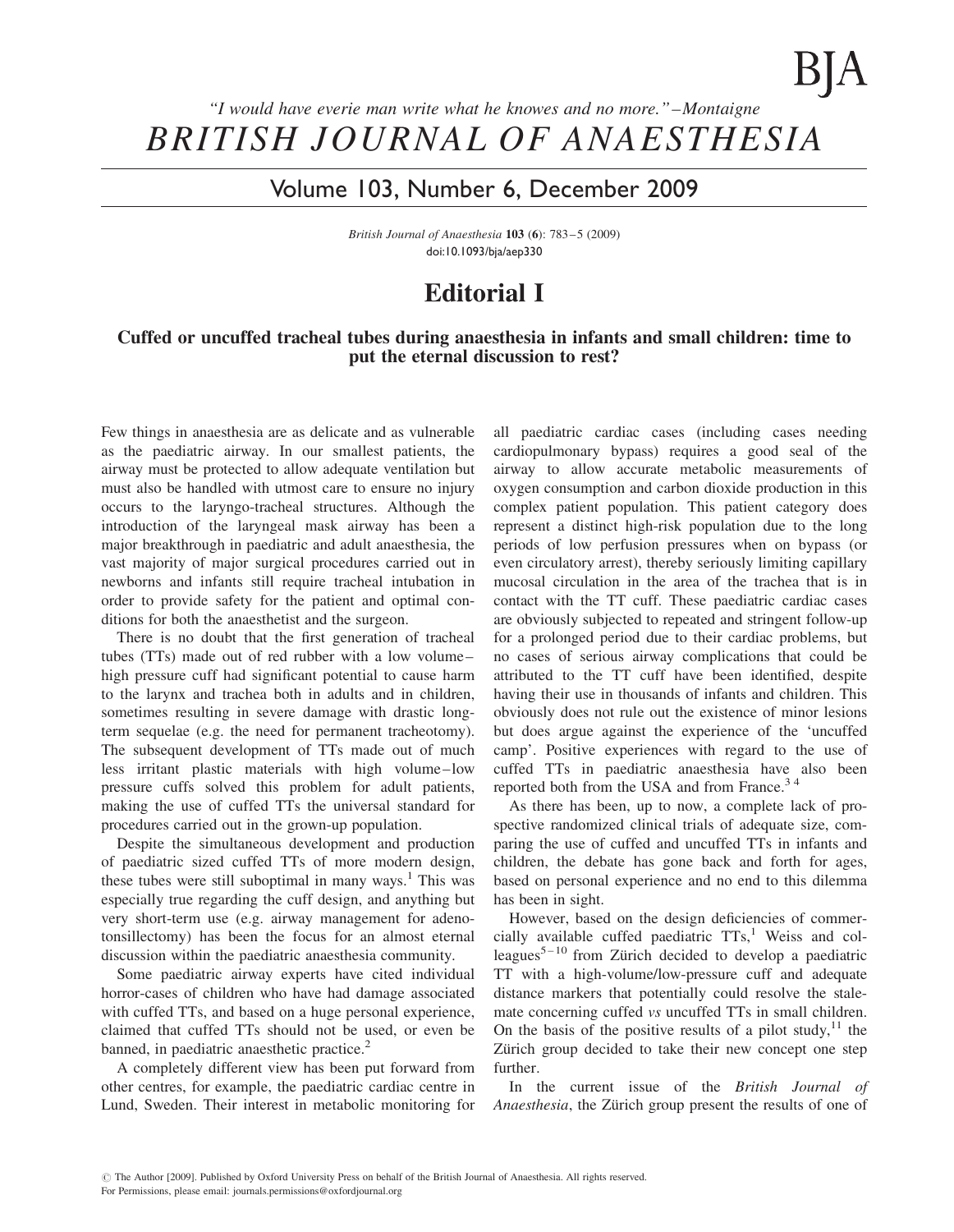the largest prospective randomized multicentre studies within the field of anaesthesia.<sup>12</sup> In this study, more than 2200 children (newborn–5 yr old), undergoing a large variety of surgical interventions requiring tracheal intubation, were prospectively randomized to be intubated either with a standard uncuffed TT or with a Microcuff TT. The incidence of post-extubation stridor was chosen as their primary effect parameter, with the hypothesis that the incidence of post-extubation stridor should not differ between the groups (equipoise).

The study nicely shows that the risk of post-intubation stridor did not differ if a cuffed or an uncuffed TT was used (4.4% vs 4.7%). Furthermore, a highly significant reduction in the number of TT exchanges was found in advantage of cuffed tubes (2.1% vs 30.8%). The reduced number of TT exchanges is not only important from an economic perspective, but repeated laryngoscopy and TT passage through the larynx and subglottic area should reasonably increase the likelihood of trauma to the airway. Furthermore, the better airway seal with cuffed TTs was found to result in a small but statistically significant improvement in the quality of the exhaled  $CO<sub>2</sub>$  trace.

As always, it is necessary to evaluate the strengths and potential weaknesses of a study before drawing your final conclusions and the current study has a number of strengths. First, the number of patients enrolled is large, which is an important strength of any study. Secondly, the strict and elaborate study protocol, including a pre-study information and quality visit to all participating centres by one of the principal investigators, mirrors the high ambitions of the steering committee. The fact that this study reports a slightly higher overall incidence of postintubation stridor ( $\sim$ 4.5%) than previous studies ( $\sim$ 2.5%)<sup>3</sup> can be taken as evidence of the stringency of the strict study protocol used. Thirdly, the large number of participating centres supports the general applicability of the study findings.

Some limitations can of cause also be identified. From a strict academic point of view, the major limitation of the study is that it had to be terminated before the initially projected number of patients  $(n=3928)$  had been included, due to circumstances beyond the control of the investigators. The result of equipoise between cuffed and uncuffed TTs with regard to the incidence of postoperative stridor would of course have been even more reliable if the initially projected number of patients had been included. However, a very significant number of patients  $(>2200)$ were in fact recruited, and thus, the results deserve widespread scientific and clinical recognition. A further limitation is that the study results are only valid when the Microcuff TT is used and the cuff pressure is limited to  $\leq$ 20 cm H<sub>2</sub>O. Thus, the results cannot be extrapolated to other commercially available cuffed paediatric TTs nor to the use of Microcuff tubes without continuous pressure measurements. Finally, the present study for obvious reasons does not provide any data regarding the rare longterm problems of tracheal intubation in general, for example, laryngeal damage or tracheal stenosis—a fact that the 'uncuffed camp' already has put forward as a major criticism of the study. $13$  To provide such data will necessitate repeated fibreoptic bronchoscopy after a single episode of TT intubation with a cuffed vs uncuffed TT and to gather such information will be associated with very substantial problems. Thus, it is unlikely that such data will ever be produced on a sufficiently large scale.

In what way has the present study influenced the position of the debate concerning cuffed vs uncuffed TTs in paediatric anaesthesia? First, the study provides a strong evidence base to support the finding that an appropriately designed cuffed TT does not increase the risk of postextubation stridor in newborns, infants, and small children and is associated with a reduced number of TT exchanges. Secondly, the burden of evidence has now shifted and lies with the claim that the use of appropriately designed cuffed TTs is dangerous. Thus, the 'uncuffed camp' will now have to prove, based on prospectively gathered data, that the use of adequately designed cuffed TTs is in fact harmful to the paediatric airway.

So from now on, should cuffed TTs always be used in infants and small children undergoing anaesthetics and surgery that mandate TT intubation? In situations where the use of a cuffed TT is seen to be associated with significant advantages, for example, major surgery, the answer is, in my opinion, yes. However, two factors will influence whether cuffed TTs will be used routinely in other cases. First, currently the price of Microcuff TTs is substantially higher than standard uncuffed TTs. This may change with time and commercial competition, but for the time being this will most likely influence the clinician's choice of TT to a large extent. Secondly, the use of cuffed TTs will require continuous cuff pressure monitoring. Thus, the routine use of cuffed TTs will introduce a slight increase in the workload of the paediatric anaesthetist and also introducing the cost of buying cuff pressure monitors. However, routine cuff pressure monitoring represents normal practice for our adult colleagues, so this second argument against the use of cuffed TTs does ring very hollow.

Lastly, it is very important that the current results are not taken as evidence that the use of cuffed paediatric TTs is safe also in the NICU or PICU setting. This is, of course, due to the readily apparent fact that cuffed TTs will be in place for much longer periods of time in the NICU/PICU setting than during anaesthesia and surgery. However, hopefully the results of the current study will prompt future large scale NICU/PICU studies that in a similar way compare the use of cuffed and uncuffed TTs. NICU/PICU studies will also have a greater potential of including a bronchoscopic evaluation of laryngo-tracheal injury at extubation to help shed light on the possible risks of more major airway damage of cuffed and uncuffed TTs in the paediatric population.